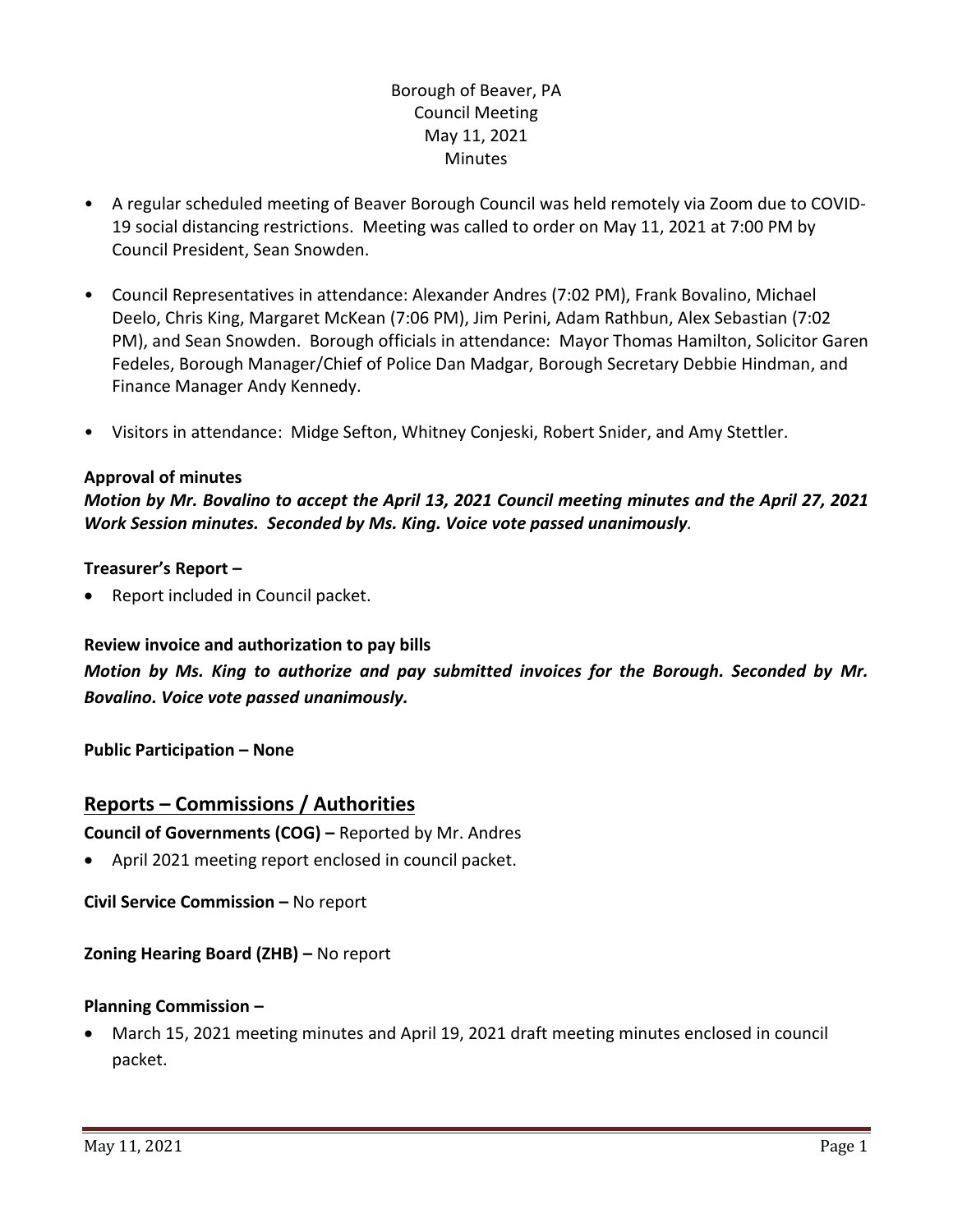## **Tree Commission –** Reported by Mr. Madgar

 Highway Department has been working with Nancy Roman of the Tree Commission to get trees planted along the main street and within parks.

## **Code Enforcement Officer Report –**

April 2021 report from Code Enforcement Officer enclosed in council packet.

### **Historic Architectural Review Board (HARB) –**

April 5, 2021 meeting minutes enclosed in council packet.

#### **Municipal Authority –**

- April 21, 2021 meeting minutes enclosed in council packet.
- Borough Municipal Authority Engineer report for mid-March 2021 through mid-April 2021 enclosed in council packet.

## **Council Committee Reports**

#### **Shaw Park/Pool –** Reported by Mr. Bovalino

- Had a meeting regarding the expansion of the pool committee. Discussed what their goals and tasks would be including fundraising, sponsors and grant research. Another meeting will be held June 7, 2021.
- Several volunteers are part of the committee, although there are still some spots available and looking for any recommendations.

#### **Public Safety / Code Enforcement –** No report

**Finance** – Reported by Mr. Perini

All revenues are coming in as expected.

#### **Highways –** Reported by Mr. Bovalino

 Gas line projects are still continuing, not much paving has begun yet. Curbs and ramps continue to be installed.

**General Government –** No report

**Recreation –** No report

# **Reports**

#### **Manager's/Police Report –** Reported by Mr. Madgar

- Reviewed Borough Manager report provided in council packet.
- Memorial Day Parade will be held on May 31<sup>st</sup> at 10:30 AM.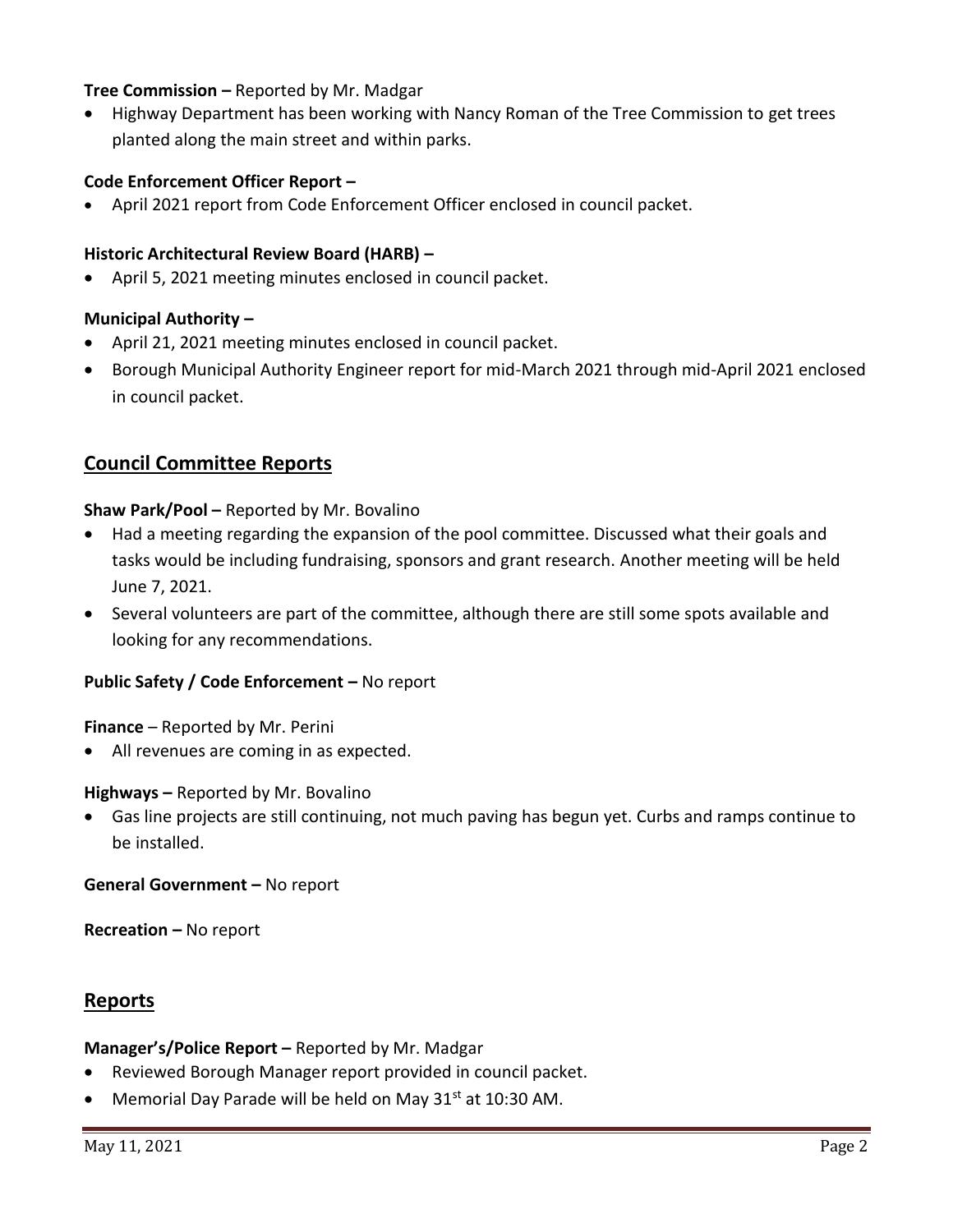- Reminder that the Municipal Primary will be held May 18<sup>th</sup>.
- Complimented Council members for a productive April Work Session. Received positive feedback from Council members and residents.
- Successful Town Yard Sale. Received positive feedback from residents.
- East End Brick Road Project Mr. Kennedy is reviewing the non- profit requirements/laws with Borough Solicitor.
	- $\circ$  Mr. Bovalino Asked how far down East End Avenue the project would take place.
		- Mr. Madgar Construction would take place to East Second Street. Only sections that have sunk/dipped will be fixed.
	- o Mr. Bovalino Asked what type of filler would be used to repair the road.
		- Solicitor Fedeles Construction would need to meet the specifications set by the Borough Engineer. More details can be provided to Council once details are determined.
- Expecting to have an updated from the Beaver Chamber of Commerce regarding Light Up Night for the next Work Session. Chamber is scheduled to have a meeting this Thursday.
- Spoke with Larry Renninger today and will meet in the near future regarding the planned Elton John Concert in Linn Park regarding billing/reimbursements.
- Hostetter Auction of pool items is now being advertised, will keep Council updated.
- Municipal Authority identified a water break on 5<sup>th</sup> and Market Street, intersection was closed for approximately 6 hours. Complimented Municipal Authority and Highway Department for their efforts.
- Complimented and thanked Brent Dawson of the Highway Department and crew for repairing the street sweeper. Street sweeper should be up and running 5 days a week. Was able to order parts totaling approximately \$2,000. To rent a street sweeper would have costed the Borough \$2,500 per week.
- Borough did not receive grant for the Clark Park Project. Money has been set aside in the budget for the project. The Borough cannot wait any longer on this project, as it has been in disrepair for a few years – must be repaired or torn down.
	- $\circ$  Ms. McKeen Because the structure is not historic, there were not many grants that the project qualified for. More information will be provided to discuss at the next Work Session then a vote at the June Council Meeting, including an additional \$3,000 needed for the project.
	- $\circ$  Mayor Hamilton Would like to see Council move forward on this to begin the project as soon as possible.
	- o Mr. Deelo Asked if bids would need to be provided.
		- Solicitor Fedeles No bids will be required for the additional \$3,000.
		- **Ms. McKeen suggested budgeting \$4,000 to cover any potential unexpected costs.**
		- Solicitor Fedeles As long as the cost is below \$10,000 a bid is not necessary.
	- o Mr. Perini Asked why there is no playground equipment in Clark Park.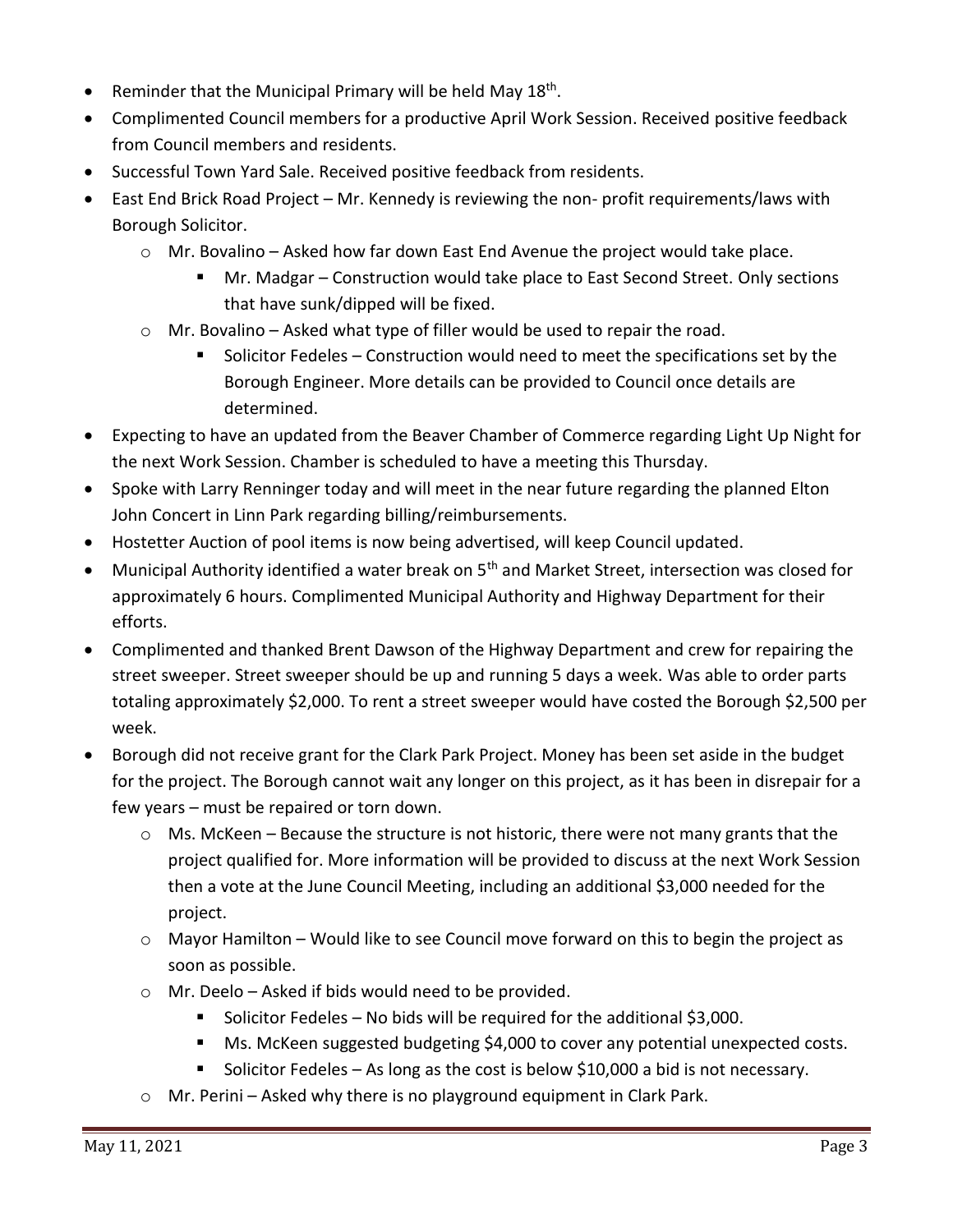- Mr. Snowden Clark Park is a former cemetery.
- Mayor Hamilton As many graves were moved to the existing cemetery, there are still some graves located at the park. No playground is to be put there and the park is to be left a green space out of respect for the graves still there.

# **President's Report –** Reported by Mr. Snowden

- Restrictions on gatherings are being lifted by Governor Wolf at the end of this month. Beginning in June, in person meetings will resume in the Community Room at the Borough Building. Committees will also be able to meet in the Community Room if desired.
	- $\circ$  Asked that committees be contacted to confirm meeting locations for an announcement at the end of the month.
	- $\circ$  Council Meetings and Work Sessions will only be held in person, the Borough does not have equipment to offer in person and virtual sessions at the same time. Masks will still be required.
	- o Mr. Rathbun Consider that this has only been an announcement by the Governor and is not yet official.
	- $\circ$  Mr. Snowden Will plan to hold meeting in person and will continue virtual meetings if necessary.
- Commended Mr. Madgar for his communication with the School District and bus company during the water break. Traffic was able to be rerouted to avoid the area.

**Mayor Hamilton –** No report

**Police Department – No report** 

**Fire Department** – No report

# **Emergency Management Coordinator – No report**

## **Borough Engineer and Borough Municipal Authority Engineer –**

- Borough Engineer March 2021 report included in council packet.
- Borough Municipal Authority Engineer report for mid-March 2021 through mid-April 2021 enclosed in council packet.
- Mr. Madgar Communication continues between Columbia Gas, Code Enforcement Officer Rick Sprecker and Borough Office. Recent rain has delayed work but projects are moving as quickly as possible. Will provided an update at the next Work Session.

**Solicitor Report –** No report